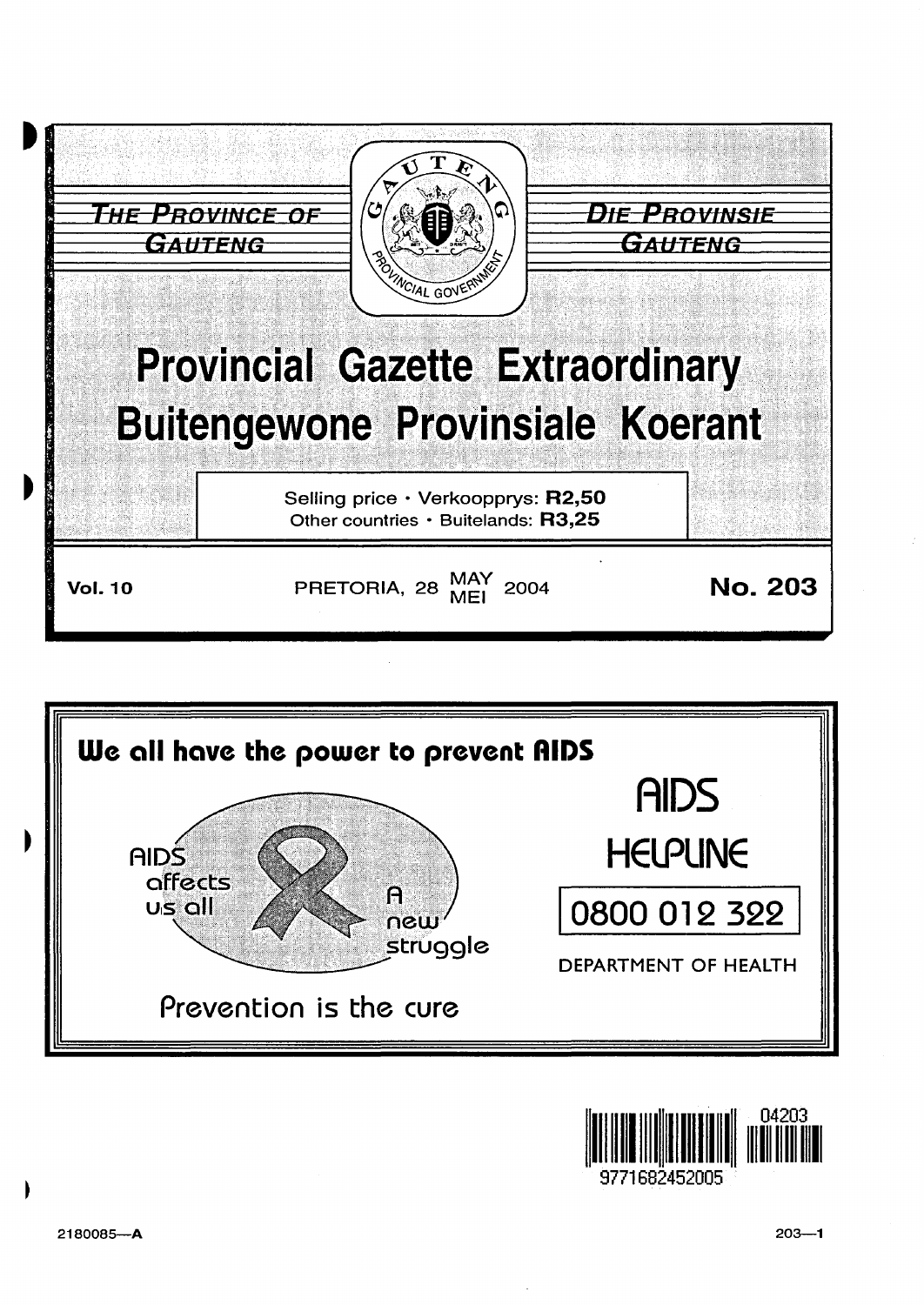|                                               | <b>CONTENTS • INHOUD</b>      |
|-----------------------------------------------|-------------------------------|
| No.                                           | Gazette<br>Page<br>No.<br>No. |
| <b>GENERAL NOTICE • ALGEMENE KENNISGEWING</b> |                               |

 $\hat{\boldsymbol{\beta}}$ 

l.

1730 Electoral Commission Act, 1996: Notice calling for the nomination of electoral commissioners ................................. . 3 203 Wet op die Verkiesingskommissie, 1996: Kennisgewing van versoek om die benoeming van verkiesingskommlssansse .............................................................................................................................................................. . 5 203

 $\overline{\phantom{a}}$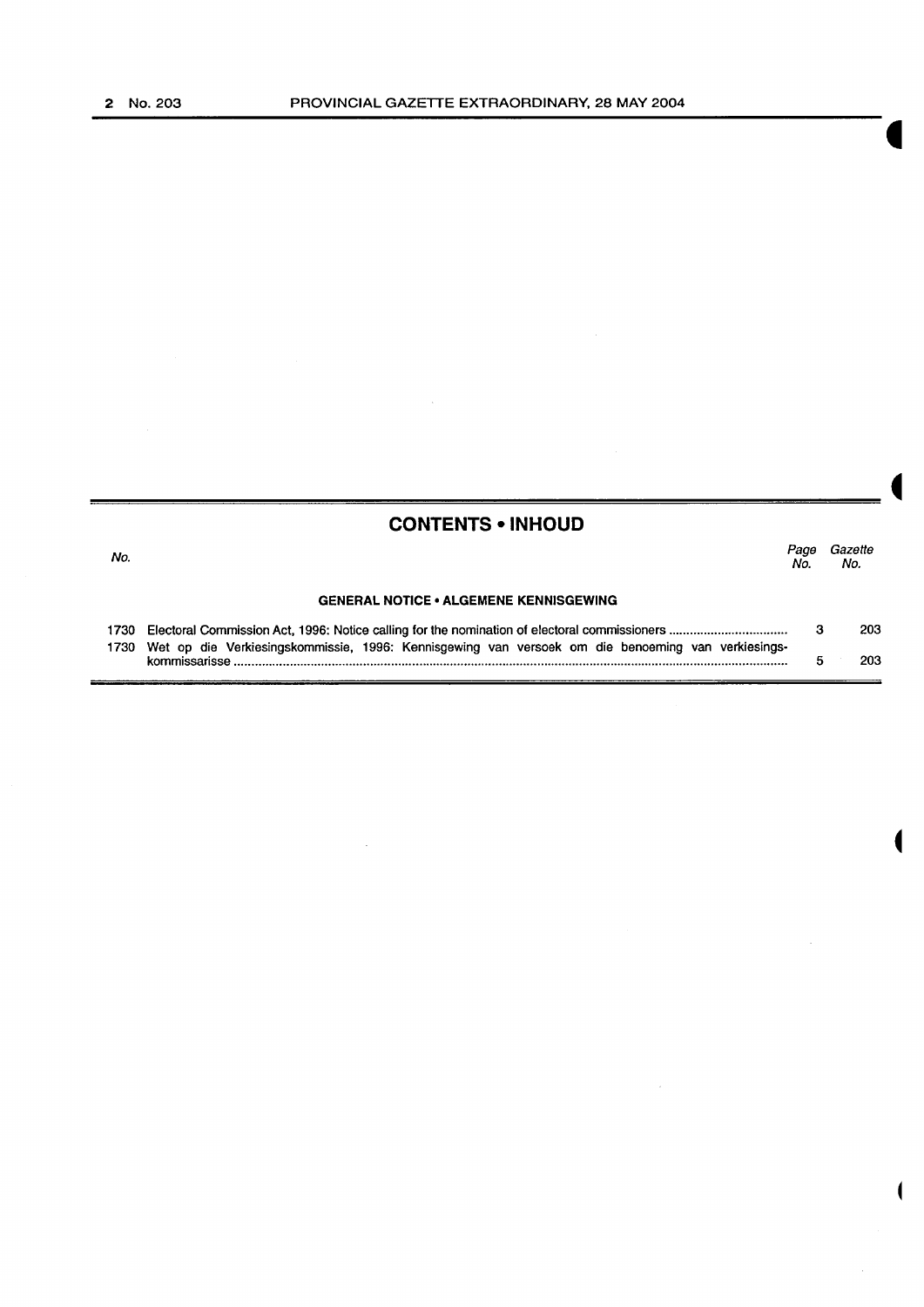# **GENERAL NOTICE**

#### NOTICE 1730 OF 2004

### NOTICE CALLING FOR THE NOMINATION OF ELECTORAL COMMISSIONERS

The terms of office of four of the five existing members of the Electoral Commission come to an end on 30 June 2004. The vacancies thus occurring must be filled. The Commissioners whose term comes to an end are Dr H Bam (Chairperson), Ms N Mpurnlwana, Mr S van der Merwe and Professor H Vilakazi. The remaining Commissioner, the Honourable Mr Justice Hussain, was appointed in February 1999, and his term of office will continue until February 2006.

Acting in terms of section 6 of the Electoral Commission Act, 1996, the panel consisting of the Chief Justice of South Africa, a representative of the Human Rights Commission, a representative of the Commission of Gender Equality, and the Public Protector, invite the nomination of persons to be recommended for appointment as Electoral Commissioners to fill the four vacancies when they occur. The retiring Commissioners are all eligible for re-election.

The Electoral Commission consists of five members one of whom must be a judge. Commissioners may be appointed to serve on a full time basis or a part time basis. Presently, only the Chairperson of the Commission serves on a full time basis. Commissioners are appointed for a term of seven years at a remuneration determined by the President after consultation with the Commission for the Remuneration of Public Office Bearers. Details of the remuneration and benefits presently payable to Electoral Commissioners can be ascertained on enquiry to the Secretary of the panel at the address given in this notice.

The principal duties of the Electoral Commissioners are to manage elections for all national, provincial and local legislative bodies and to ensure that such elections are free and fair.

In order to qualify for appointment a person

- a) Must be a South African citizen.
- b) At the time of his or her appointment as an Electoral Commissioner, must not have a high party-political profile.

Each nomination must be accompanied by the nominee's curriculum vitae and a statement from the nominee in which he or she consents to be nominated, confirms that he or she is a South African citizen, and provides details of any past political activities. Nominees must indicate whether they are available to serve full time, or part time, or in either capacity.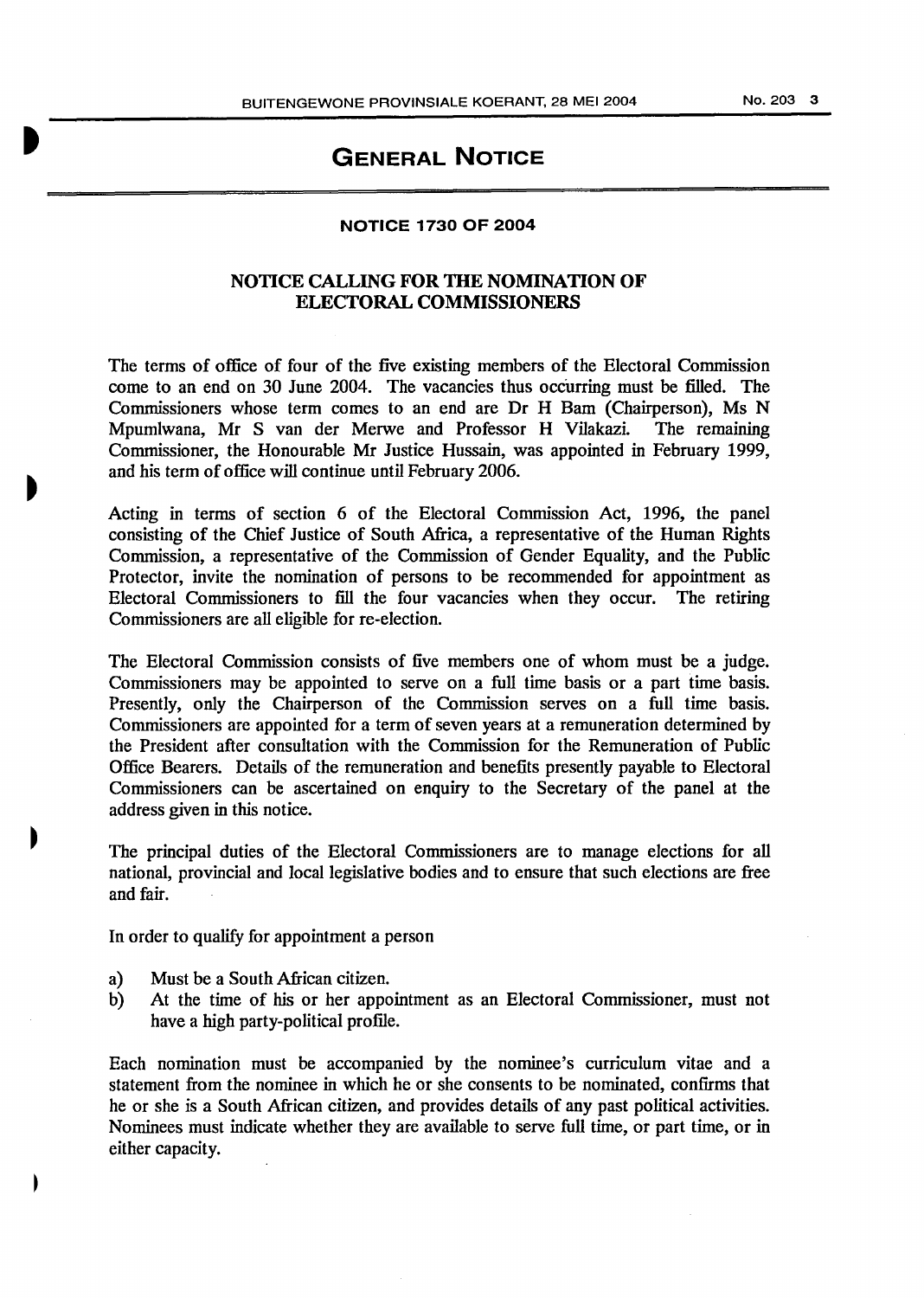Nominations must reach the secretary of the panel Ms Dikeledi Tlhagali by not later than 18 June 2004, at the following addresses:

\*By hand:

Ms Dikeledi Tlhagali Legal Advisor to the Director General Department of Home Affairs Civitas Building Room 1009,  $10^{th}$  Floor Corner Struben & Andries Streets PRETORIA

\*By registered mail:

Ms Dikeledi Tlhagali Legal Advisor to the Director General Department of Home Affairs Private Bag X114 PRETORIA 0001

\*By fax:

Ms D Tlhagali Legal Advisor to the Director General of Home Affairs PRETORIA

ŧ

Fax: 012 323-2416

Attention is drawn to the fact that the panel will draw up a short list of candidates to be interviewed. Interviews will be open to the public and the media. Candidates will be advised of the shortlist and of the date on which interviews are to be held. Any enquiries in regard to this matter may be directed to the Secretary to the panel, Ms D Tlhagale, by telephone at 012 314-8654, by fax at 012 323 2416 or by e-mail at Dikelodi. Tlhagale@dha.gov.za

A Chaskalson Chief Justice of South Africa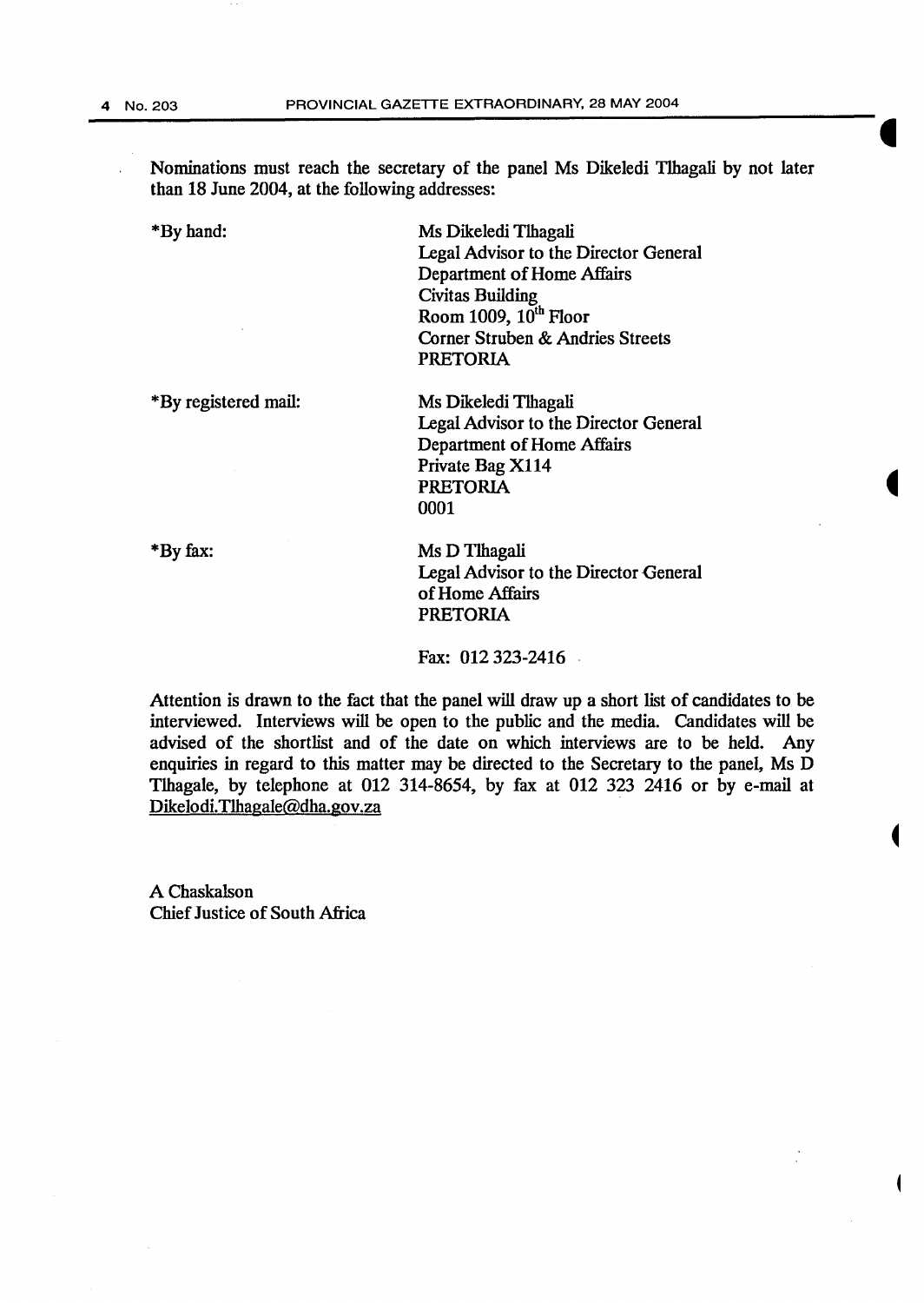#### KENNISGEWING 1730 VAN 2004

## KENNISGEWING VAN VERSOEK OM DIE BENOEMING VAN VERKIESINGSKOMMISSARISSE

Die ampstermyn van vier van die vyf bestaande lede van die Verkiesingskommissie eindig op 30 Junie 2004. Die vakatures wat aldus ontstaan, moet gevul word. Die kommissarisse wie se ampstermyn eindig, is dr H Bam (Voorsitter), me N Mpumlwana, mnr S van der Merwe en prof H Vilakazi. Die oorblywende Kommissaris, die agb regter Hussain, is in Februarie 1999 aangestel en sy ampstennyn sal tot in Februarie 2006 voortduur.

Ingevolge artikel6 van die Wet op die Verkiesingskommissie, 1996, nooi die paneel bestaande uit die Hoofregter van Suid-Afrika, 'n verteenwoordiger van die Menseregtekommissie oar Geslagsgelykheid, en die Openbare Beskenner die benoeming van persone om aanbeveel te word vir aanstelling as Verkiesingskommissarisse om die vier vakatures te vul wanneer dit voorkom. Die uittredende Kommissarisse is almal verkiesbaar vir herverkiesing.

Die Verkiesingskommissie bestaan uit vyf lede, waarvan een 'n regter moet wees. Kommissarisse kan op 'n voltydse of deeltydse grondslag aangestel word. Tans diens slegs die Voorsitter van die Kommissie op 'n voltydse grondslag. Kommissarisse word aangestel vir 'n termyn van sewe jaar teen 'n besoldiging wat deur die President bepaal word in oorlegpleging met die Kommissaris vir die Besoldiging van Openbare Ampsdraers. Besonderhede van die besoldiging en voordele wat tans aan Verkiesingskommissarisse betaalbaar is, kan vasgestel word deur middel van navrae by die Sekretaris van die Paneel by die adres wat in die kennisgewing aangedui word.

Die vemaamste pligte van die Verkiesingskommissarisse is om verkiesings vir aile nasionale, provinsiale en plaaslike wetgewende liggame te bestuur en om te verseker dat sodanige verkiesings vry en billik is.

Ten einde vir aanstelling in aanmerking te kom, moet 'n persoon -

- a) 'n Suid-Afrikaanse burger wees; en
- b) ten tyde van sy of haar aanstelling as 'n verkiesingskommissaris nie 'n hoe party-politieke profiel he nie;

Elke benoeming moet vergesel gaan van die benoemde se curriculum vitae en 'n verklaring van die benoemde waarin hy of sy daartoe instem om benoem te word, bevestig dat hy of sy 'n Suid-Afrikaanse burger is en besonderhede verstrek van enige vorige politieke aktiwiteite. Benoemdes moet aandui of hulle beskikbaar is om voltyds of deeltyds, of in ieder hoedanigheid, te dien.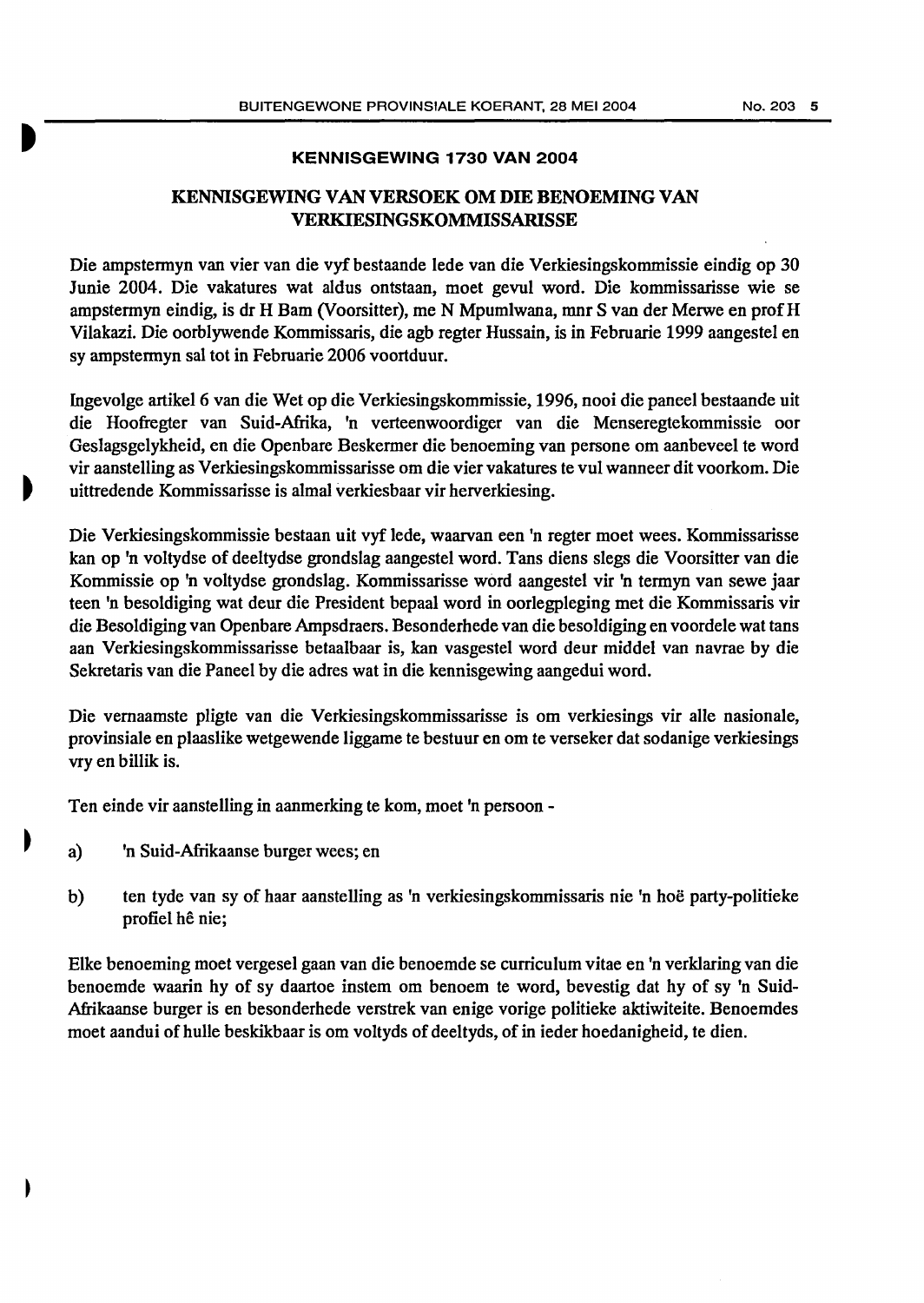Benoemings moet die Sekretaris van die paneel, me Dikeledi Tihagale, teen nie later nie as 18 Junie 2004 bereik, by die volgende adresse:

\*Per hand:

Me Dikeledi Tihagale Regsadviseur van die Direkteur-generaal Departement van Binnelandse Sake Civitas-gebou Kamer 1009, 10de Vloer Hoek van Struben- en Andriesstraat PRETORIA

\* Per geregistreerde pos:

Me Dikeledi Tihagale Regsadviseur van die Direkteur-generaal Departement van Binnelandse Sake Privaatsak X114 PRETORIA 0001

\* Perfaks

Me D Tihagale Regsadviseur van die Direkteur-generaal van Binnelandse Sake PRETORIA

Faks: 012-323-2416

Die aandag word gevestig op die feit dat die paneel 'n kortlys van kandidate sal opstel met wie onderhoude gevoer sal word. Onderhoude sal vir die publiek en die media toeganklik wees. Kandidate sal verwittig word van die kortlys en van die datum waarop onderhoude gevoer sal word. Enige navrae in verband met die aangeleentheid kan gerig word aan die Sekretaris van die Paneel, me D Tihagale, per telefoon by 012 314-8654, per faks by 012 323-2416 of per e-pos by Dikeledi.Tihagale@dha.gov.za

A CHASKALSON HOOFREGTER VAN SUID-AFRIKA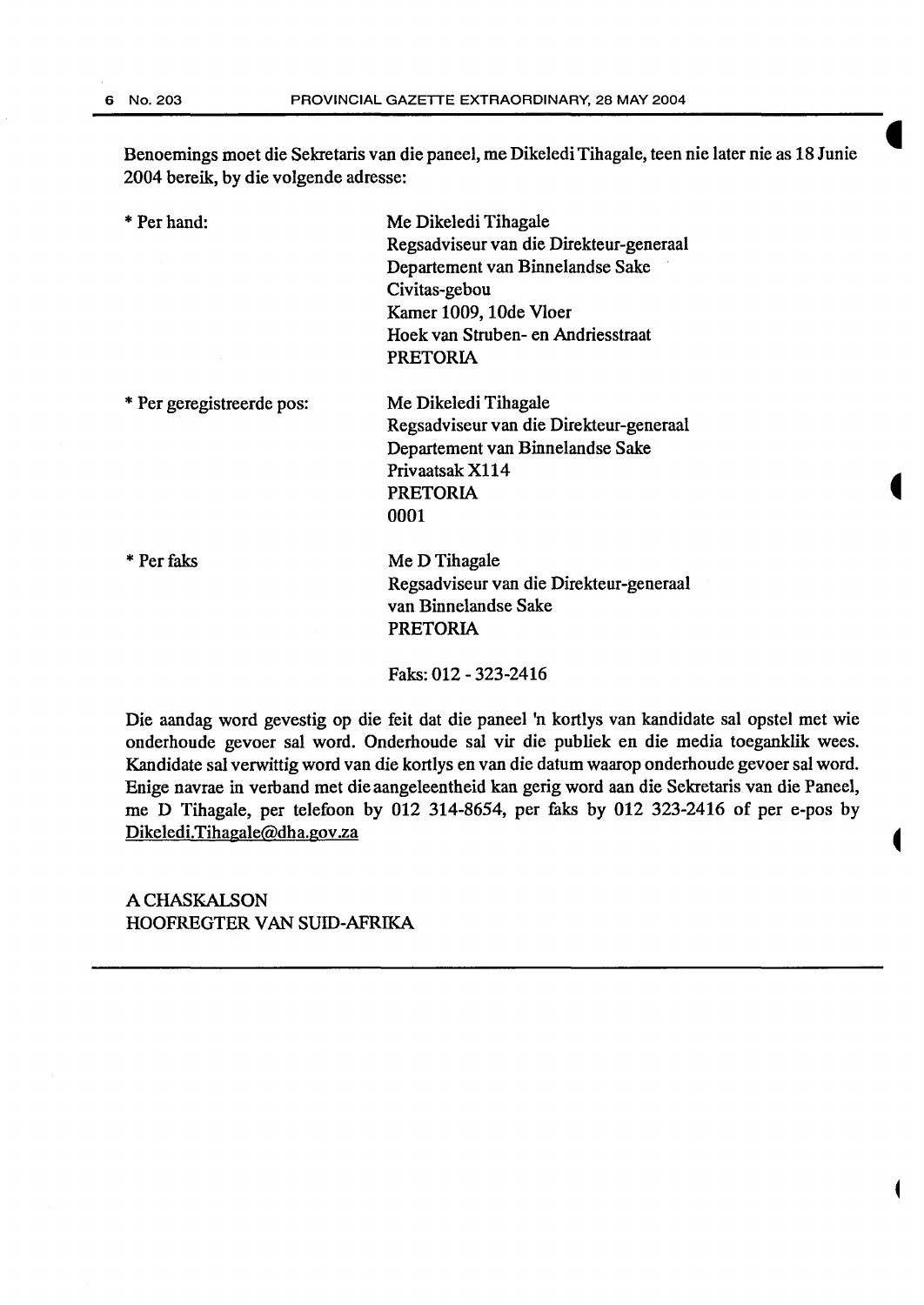

**A new information Portal keeping you up to date with news, legislation, the Parliamentary programme and which is the largest pool of SA Gazette information available on the Web.** 

- Easily accessible through the www!
	- Government Gazettes from January 1994
	- Compilations of all Indexes pertaining to the past week's Government Gazettes
	- All Provincial Gazettes- from September 1995
	- Parliamentary Bills as of January 1999
- Available in full-text, with keyword searching
- Sabinet Online scans, formats, edits and organize information for you. Diagrams and forms included as images.
- No stacks of printed gazettes- all on computer. Think of the storage space you save.
- Offers Bill Tracker- complementing the SA Gazettes products.

For easy electronic access to full-text gazette Info, subscribe to the SA Gazettes from Sablnet Online. Please visit us at www.sagazettes.co.za



Tel: (012) 643-9500, Fax: (012) 663-3543, Toll free: 0800 11 8595, e-mail: corporate@sabinet.co.za, www: http://corporate.sabinet.co.za